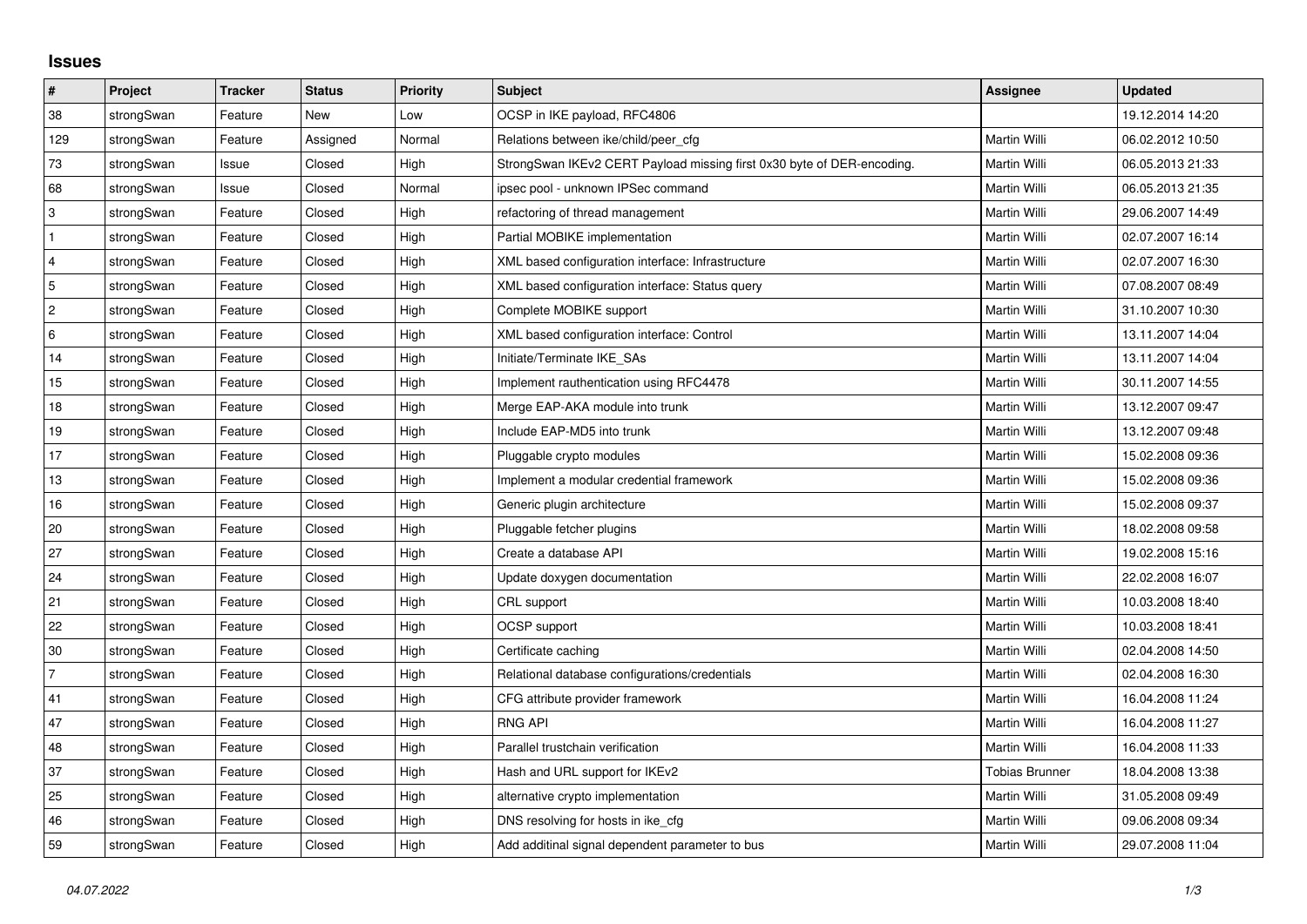| $\vert$ # | Project    | <b>Tracker</b> | <b>Status</b> | <b>Priority</b> | <b>Subject</b>                                                              | <b>Assignee</b>       | <b>Updated</b>   |
|-----------|------------|----------------|---------------|-----------------|-----------------------------------------------------------------------------|-----------------------|------------------|
| 40        | strongSwan | Feature        | Closed        | High            | NetworkManager support                                                      | Martin Willi          | 22.08.2008 12:54 |
| 54        | strongSwan | Feature        | Closed        | High            | <b>EAP-Identity Server functionality</b>                                    | Martin Willi          | 22.08.2008 12:55 |
| 60        | strongSwan | Feature        | Closed        | High            | Implement draft-sheffer-ikev2-gtc-00 with PAM password verification         | Martin Willi          | 22.08.2008 12:59 |
| 69        | strongSwan | Feature        | Closed        | Normal          | Improve scheduler performance                                               | <b>Tobias Brunner</b> | 04.12.2008 17:03 |
| 42        | strongSwan | Feature        | Closed        | High            | CFG attribute handler framework                                             | Martin Willi          | 28.04.2009 10:23 |
| 76        | strongSwan | Feature        | Closed        | Normal          | crypto test framework                                                       | Martin Willi          | 12.06.2009 11:31 |
| 78        | strongSwan | Feature        | Closed        | Normal          | Integrity tester for libstrongswan and all plugins.                         | Martin Willi          | 27.06.2009 16:19 |
| 67        | strongSwan | Feature        | Closed        | Normal          | Implement DH groups 22-24                                                   | Martin Willi          | 19.04.2010 14:51 |
| 100       | strongSwan | Feature        | Closed        | Normal          | Derive traffic selectors from authentication process                        | Martin Willi          | 23.07.2010 16:53 |
| 23        | strongSwan | Feature        | Closed        | Low             | PKCS#11 based smartcard implementation                                      | Martin Willi          | 12.10.2010 13:42 |
| 128       | strongSwan | Feature        | Closed        | Normal          | Plugin dependencies                                                         | Martin Willi          | 06.02.2012 10:51 |
| 57        | strongSwan | Feature        | Closed        | Normal          | new pluto connection option: verify_identifier                              | Andreas Steffen       | 25.07.2013 10:07 |
| 8         | strongSwan | Bug            | Closed        | Urgent          | MOBIKE selects disappearing IPv6 address                                    | Martin Willi          | 05.07.2007 09:03 |
| 10        | strongSwan | Bug            | Closed        | High            | distribution cannot be built because logout.cs template is missing in trunk | Martin Willi          | 18.09.2007 07:43 |
| 11        | strongSwan | Bug            | Closed        | High            | Show IKE_SA status overview                                                 | Martin Willi          | 31.10.2007 10:29 |
| 12        | strongSwan | <b>Bug</b>     | Closed        | Immediate       | Fix build on uClibc                                                         | Martin Willi          | 31.10.2007 10:34 |
| 29        | strongSwan | <b>Bug</b>     | Closed        | Low             | 'make install' fails if 'sysconfdir' does not exist.                        | Andreas Steffen       | 22.02.2008 15:53 |
| 28        | strongSwan | Bug            | Closed        | Low             | 'make install' fails if 'sysconfdir' does not exist.                        | Andreas Steffen       | 22.02.2008 15:54 |
| 32        | strongSwan | Bug            | Closed        | High            | ikev2/rw-no-idr scenario fails                                              | Martin Willi          | 19.03.2008 11:13 |
| 31        | strongSwan | Bug            | Closed        | High            | ikev2/rw-eap-aka-rsa scenario fails                                         | Martin Willi          | 19.03.2008 15:25 |
| 33        | strongSwan | <b>Bug</b>     | Closed        | High            | ikev2/crl-revoked scenario broken                                           | Martin Willi          | 19.03.2008 19:02 |
| 26        | strongSwan | <b>Bug</b>     | Closed        | High            | Port all tools to new crypto/credential APIs                                | Martin Willi          | 21.03.2008 18:04 |
| 34        | strongSwan | Bug            | Closed        | High            | ikev2/multi-level-ca-loop segfaults                                         | Martin Willi          | 31.03.2008 09:19 |
| 35        | strongSwan | Bug            | Closed        | High            | ikev2/ocsp-no-signer-cert scenario segfaults                                | Martin Willi          | 02.04.2008 09:45 |
| 36        | strongSwan | <b>Bug</b>     | Closed        | High            | strongswan-4.2.0 does not compile with uclibc                               | Martin Willi          | 04.04.2008 13:51 |
| 45        | strongSwan | Bug            | Closed        | High            | Failure to open SQLite database crashes charon                              | Martin Willi          | 07.04.2008 09:16 |
| 43        | strongSwan | Bug            | Closed        | High            | missing certificate_identity in SQL database causes segfault                | Martin Willi          | 07.04.2008 10:08 |
| 44        | strongSwan | Bug            | Closed        | Normal          | multiple copies of ca certificate in cache                                  |                       | 07.04.2008 10:51 |
| 50        | strongSwan | Bug            | Closed        | High            | plutostderrlog option missing                                               | Martin Willi          | 11.05.2008 10:10 |
| 53        | strongSwan | Bug            | Closed        | Normal          | Printf handler for proposal_t                                               | Martin Willi          | 12.06.2008 14:23 |
| 52        | strongSwan | Bug            | Closed        | High            | Migrate ESP sequence number in update sa                                    | <b>Tobias Brunner</b> | 25.06.2008 08:40 |
| 58        | strongSwan | Bug            | Closed        | Normal          | Please fix bashism in /src/ipsec/ipsec.in                                   | Martin Willi          | 16.07.2008 09:08 |
| 51        | strongSwan | <b>Bug</b>     | Closed        | Urgent          | fips_signer should not chek for \$(PREFIX)/libexec/ipsec/ at build time     | Andreas Steffen       | 19.08.2008 21:10 |